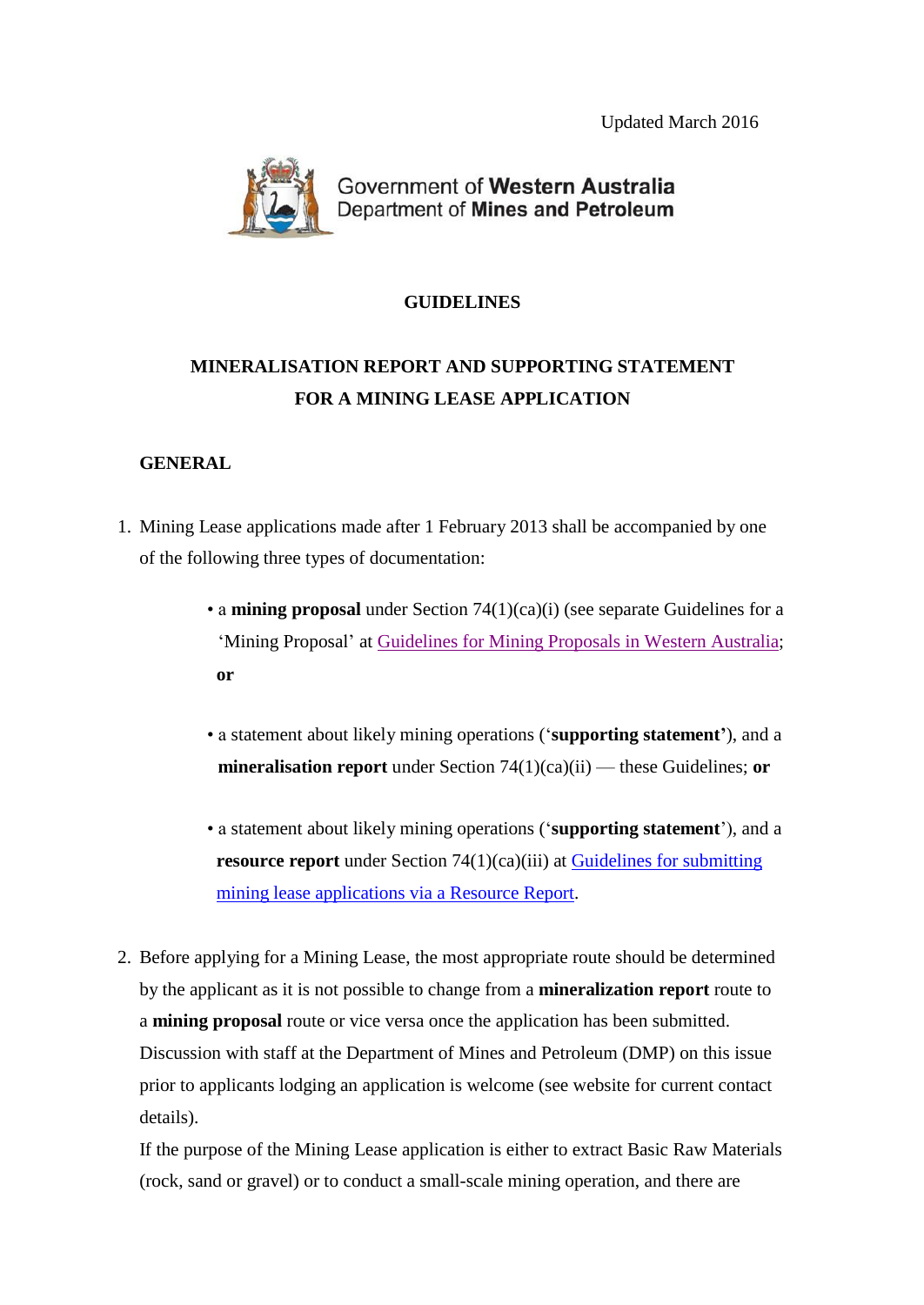insufficient "exploration results" to demonstrate significant mineralization then it is recommended that the most appropriate method to proceed is via a **mining proposal**  under Section 74(1)(ca)(i). Otherwise, "exploration results" must be obtained prior to lodging the Mining Lease application.

- 3. The purpose of these guidelines is to specify the format, contents, and standards required in a mineralisation report and the information required in the separate supporting statement under Section 74(1)(ca)(ii). Search for existing **mineralisation reports** and **resource reports** using our online catalogue [and selecting](http://geodocs.dmp.wa.gov.au/document/documentSearchCriteria.do?from=topNav&cabinetId=2200) *Mineralisation reports (PUBLIC)* from the 'Select Cabinet' list. Filter search results by mining lease number, related underlying tenement number, document date or other parameters.
- 4. The **mineralisation report** shall be completed by a qualified person and shall contain information of sufficient standard and detail to substantiate, to the satisfaction of the Director Geological Survey, that **significant mineralisation** exists within the ground applied for. A 'qualified person' means a person who is a member of the Australasian Institute of Mining and Metallurgy (AusIMM) or the Australian Institute of Geoscientists (AIG).
- 5. According to the Mining Act "there is **significant mineralisation** in, on or under land to which an application for a mining lease relates if exploration results in respect of a deposit of minerals located in, on or under that land indicate that there is a reasonable prospect of minerals being obtained by mining operations." If no exploration results are available or no indication is given that there is a

reasonable prospect of minerals being obtained by mining, then a **mineralisation report** will not be accepted in support of a Mining Lease.

- 6. The report shall be a standalone report containing all relevant information that is to be assessed by the Director, Geological Survey. The report and the supporting statement shall become available to the public when they have been submitted to the Department of Mines and Petroleum.
- 7. The mineralisation report and the supporting statement shall be submitted as two separate documents in digital format as PDF files.
- 8. In cases where the applicant submits multiple mining lease applications then a separate **mineralisation report** and a separate **supporting statement** shall be provided for each application.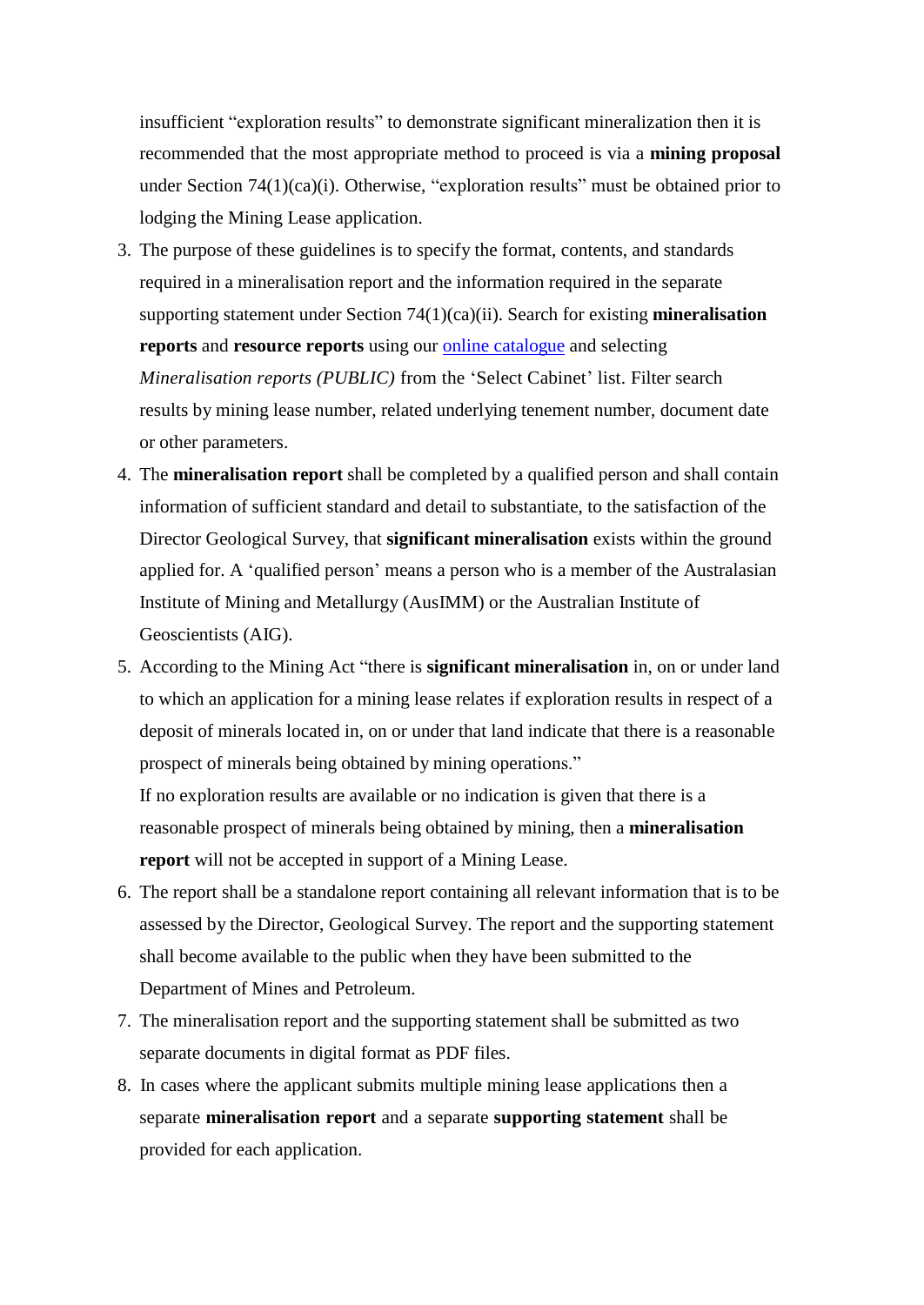- 9. The report shall be concise with the text generally between 5 and 10 pages (not including tables).
- 10. Text figures (maps, plans and drill sections) in the report shall be submitted in a generalized format, similar to that used in reports and announcements to the Australian Securities Exchange (ASX).

#### **CONTENT OF MINERALISATION REPORT**

- 11. Statement that a deposit of minerals has been defined within the boundaries of the area applied for and the results of exploration activities indicate that there is a reasonable expectation that mining operations can be undertaken to extract minerals. In most cases this area will be within an existing prospecting or exploration licence and the relevant tenement number should be quoted.
- 12. Plan showing the outline of the deposit of minerals (projected to the surface), the boundaries of the existing tenement (where applicable), and the proposed boundaries of the mining lease application
- 13. List of minerals that have been defined within the deposit. The term minerals" includes metalliferous minerals, non-metalliferous minerals, industrial minerals, and dimension stone.
- 14. Methods of defining the zone (e.g. drill intersections, costean channel sampling, old adit sampling, etc.). The methods may include historical work undertaken by previous tenement holders of the same ground.
- 15. List of analytical results and brief discussion in the text to demonstrate the existence of significant grades and widths of mineralisation. These may include earlier results obtained by previous tenement holders of the same ground. The list should include only those drillholes (and/or costeans and/or adits) that appear on the plan referred to in Note 16. Describe sampling techniques, drill sample methods and recoveries, and quality of analytical data for all samples. In the case of certain industrial minerals the results should include analyses of the physical properties which demonstrate that the deposit can be economically extracted.
- 16. Plan showing the outline of the deposit of minerals (projected to the surface) and the positions of all drill holes, costeans, adits, etc. that have intersected the deposit. The plan should also show the locations of two or three representative cross sections (or one or two long sections).